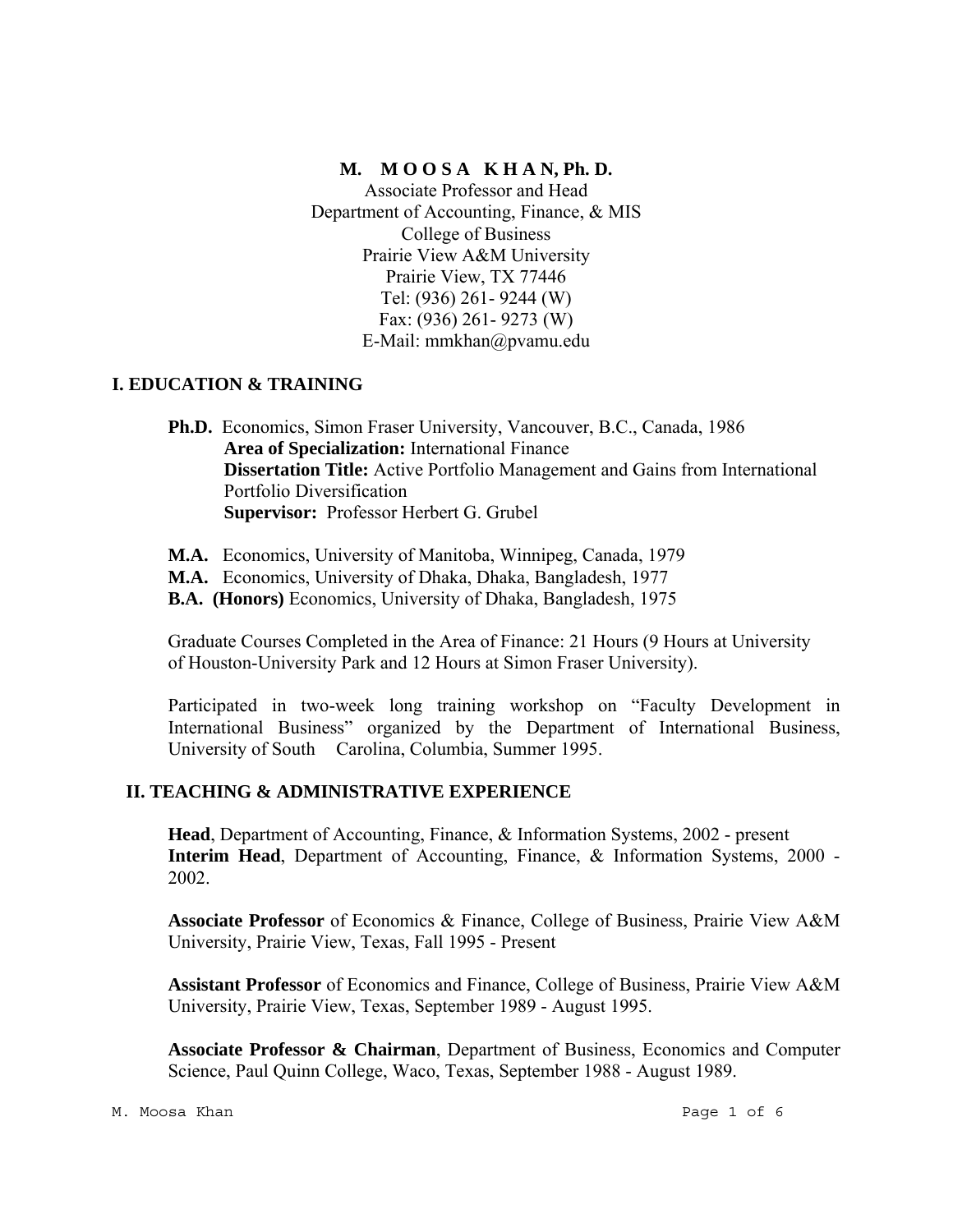**Assistant Professor & Chairman**, Division of Business, Bishop College, Dallas, Texas, September 1986 - August 1988.

### **III. RESEARCH WORKS**

#### *A. Peer Reviewed Journals*

- 1. Rahman, M. and M. Khan. "The Euro and Convergence among Stock Markets of Germany, France and Italy", *Global Economy Journal*, vol. 9 (1), 2009.
- 2. Yang, J, J. Shin and M. Khan, "Causal Links between US and Eurodollar Interest rates: Further Evidence", *Applied Economics,* vol. 39 (2), 2007, pp. 135-144.
- 3. Khan, M. M. and Syed M. Ahmed. "Does Gold Price Foretell Inflation? A Long Run Cointegration Analysis", *Journal of Financial and Economic Practice,* vol. 3(1), Fall 2004, pp. 77-86.
- 4. Yang, J, M. M. Khan and L. Pointer. "Increasing Integration Between the United States and Other International Stock Markets?" *Emerging Markets Finance and Trade*, vol. 39 (6), November-December, 2003, pp. 36-55.
- 5. Khan, M. M, M. Rahman, and A. Islam. " Tariff Cuts and the U.S. Net Potential Benefits: The Case of the U.S. and Mexico", *Applied Economics,* 1997, vol. 29, 1509- 1514.
- 6. Rahman, M., M. M. Khan, A. Islam, "Mexican Integration into the North American Free Trade Zone", *Journal of Economics and Finance,* Spring 1993.

## *B. Book Chapters*

- 7. Islam, A., M. M. Khan, M. Islam, "An Empirical Test of the Demand for International Reserves", in Ghosh, D. K. and E. Ortiz (eds.), *The Changing Environment of International Financial Markets: Issues and Analyses*, London: Macmillan Press, 1994.
- 8. Khan, M. M. "Grameen Bank in Bangladesh: A Socio-economic Development Initiative" in Wahid, A. And C.E. Weis (eds.) *The Economy of Bangladesh: Problems and Prospects*, Westport, CT: Praeger Publishers, 1996.

## *C. Conference Proceedings*

- 9. Khan, M. M. and R. Quazi. "Treasury Inflation Protection Securities (TIPS) and Inflation Forecasting", *Proceedings of the Southwestern Finance Association* annual meetings, San Diego, CA, March 2007.
- 10. Yang, J, J. Shin and M. Khan, "Causal Links Between US and Eurodollar Interest rates: Further Evidence", in the *Proceedings of the Southwestern Finance Association* annual meetings, Dallas, TX, March 2005.
- M. Moosa Khan Page 2 of 6 11. Islam, M. and M. M. Khan, "The Determinants of FDI Flows in Central American Countries: Some Policy Issues', *Southwest Review of International Business Research* (Proceedings of the 1994 Academy of International Business - Southwest annual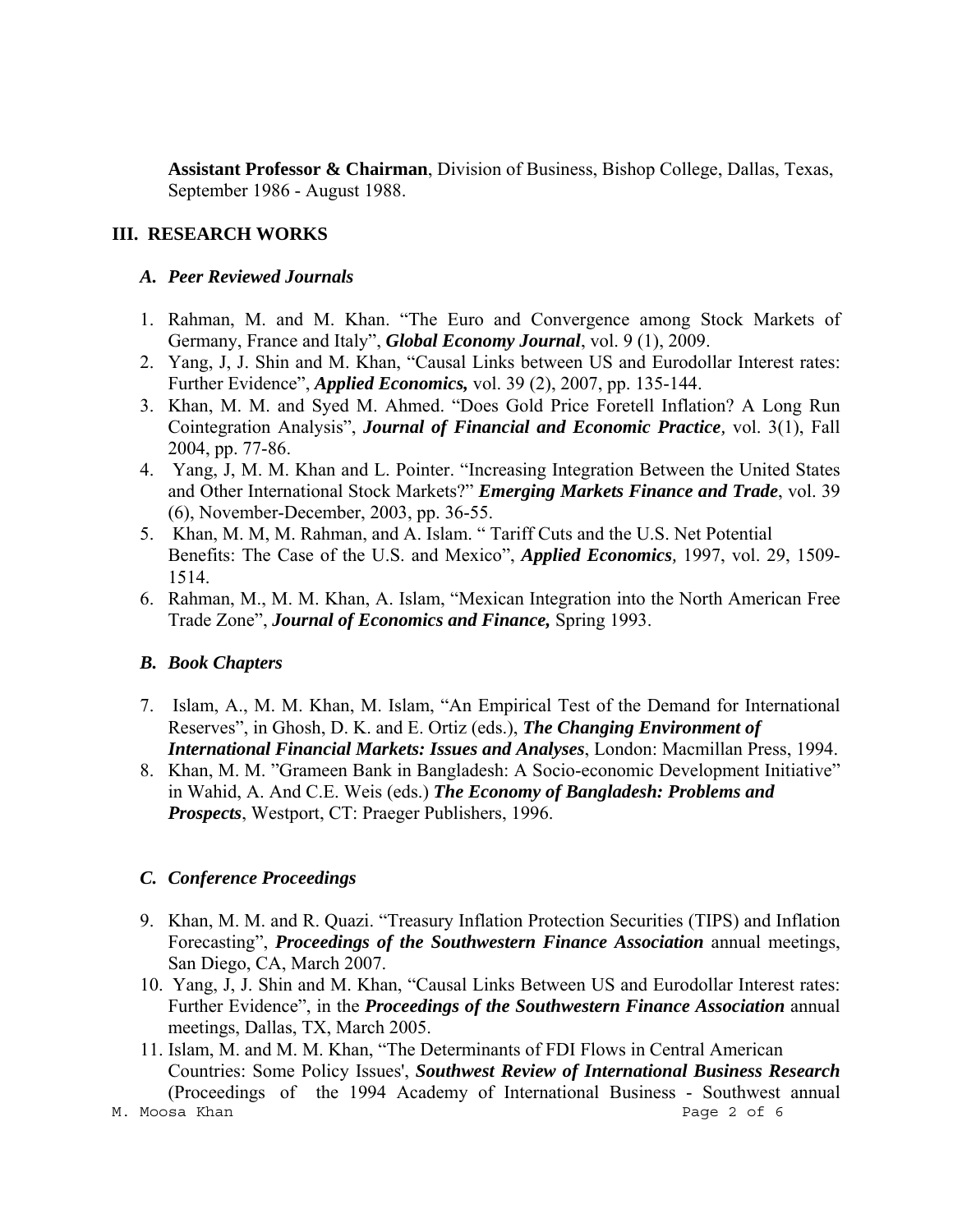meetings, Dallas, TX, March, 1994).

12. Islam, A. and M. M. Khan. 'A Preliminary Investigation into the Pawnbroking Industry in Texas' in the *Proceedings of the Southwestern Society of Economists,* vol. 18 (2), 1991.

### *D. Research-In-Progress*

 "Treasury Inflation Protection Securities – How Effective Are They in Predicting Inflation?" (with R. Quazi) "Treasury Yield and Foreign Ownership of U.S. Treasuries: How Vulnerable Are We? (with S. Ahmed)

### **IV. OTHER PROFESSIONAL ACTIVITIES**

**Presented** research works at the following professional meetings.

#### **(a) International Meeting**

Sixth International Conference of the International Trade & Finance Association (ITFA) held in San Diego, California, May 1996 2nd International Conference of the ITFA, Laredo, Texas, April 1992.

#### **(b) National Meetings**

Association for Economic and Developmental Studies on Bangladesh annual meetings in Boston, Massachusetts, January 1994 (under the Allied Social Sciences Association (ASSA) convention).

International Trade and Finance Association (ITFA) annual meetings in Anaheim, California, January 1993 (under the ASSA convention)

ITFA annual meetings in Washington, D.C., January 1991

### **© Regional Meetings**

 **Southwestern Economics Association** annual meetings under the Southwestern Social Sciences Association (SSSA), 1998-2003

 **Southwestern Finance Association** annual meetings under the Federation of Business Disciplines (FBD), 2005, 2007

**Southwestern Society of Economists** in association with the Southwestern Federation of Administrative Disciplines (now called Federation of Business Disciplines (FBD)) annual meetings, 2003, 1996-97, 1988-91.

**Academy of International Business -** Southwest annual conference (under Southwestern Federation of Administrative Disciplines, Dallas, Texas, March 1994

#### **V. RESEARCH GRANTS/PROPOSALS**

M. Moosa Khan Page 3 of 6 (i) Submitted a research grant proposal (in 2004) to the National Association of Security Dealers (NASD) Investor Education Foundation for promoting financial literacy among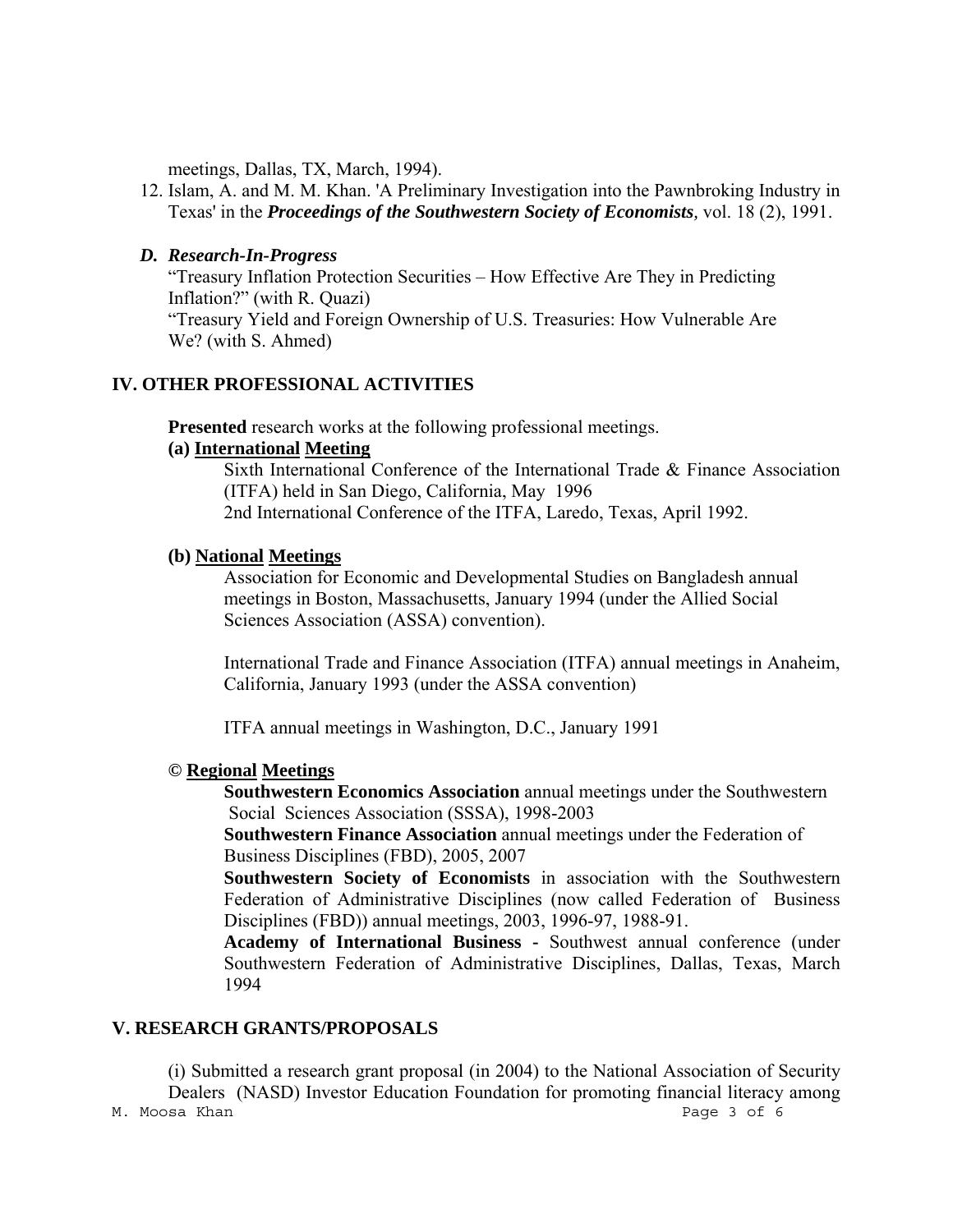citizens of Waller and surrounding counties. Proposal was not funded.

(ii) Won a competitive research grant (with Dr. Barbara Jones) in the amount of **\$38,402** from the *Texas Higher Education Coordinating Board* for two years, 1996-1997, for a project entitled "An Investigation into the Pawnbroking Industry in Texas"

(iii) Won competitive mini research grants awarded by the Prairie View A&M University Office of Research in 1990-91 (\$3,000), 1991-92 (\$1,730 for research and \$300 for travel), and 1992-1993 (\$1,300 for research and \$775 for travel).

(iv) Won College of Business competitive mini-research grant in the amount of \$500 in 1990.

## **VI. SERVICE**

## **(a) Service to the University**

# *(i) University Level Committee*

- Have been serving as a member of the Institutional Effectiveness Council (previously University Assessment Council) since Fall 2004
- Served as a Faculty Advisement Coordinator for the College of Business with the University College, Fall 2001 – August 2003
- Served on ad hoc committee for developing the proposed interdisciplinary College Algebra course (MATH 1203)
- Served as a *member* of the University self-study committee on Institutional Effectiveness in preparation for SACS re-accreditation, 1998- 2000
- Served as a *Senator* from the College of Business at the Prairie View A&M University Faculty Senate, September 1997 - August 1998.
- Served as a *member* of the University Committee on Research representing the College of Business, Fall 1989 - Fall 1997.

## *(ii) College Level Committees*

- Have been serving as Chair of the College Recruitment & Retention Taskforce
- Have been serving as a member of the COB Strategic Planning Committee
- Have been serving as a member of the COB Graduate Committee
- Served as a member of the COB Faculty Composition & Development Committee (FCDC)
- Served as a member of the COB Post-tenure Review Committee
- Served as a *member* of the College of Business Scholarship Committee, June 1997 - August 1998. Also, served as *Chairperson* of the Scholarship Committee (Fall 1989 - Spring 1994).
- Served as *Leader* of the COB Faculty Development Team (May 1994 -

M. Moosa Khan Page 4 of 6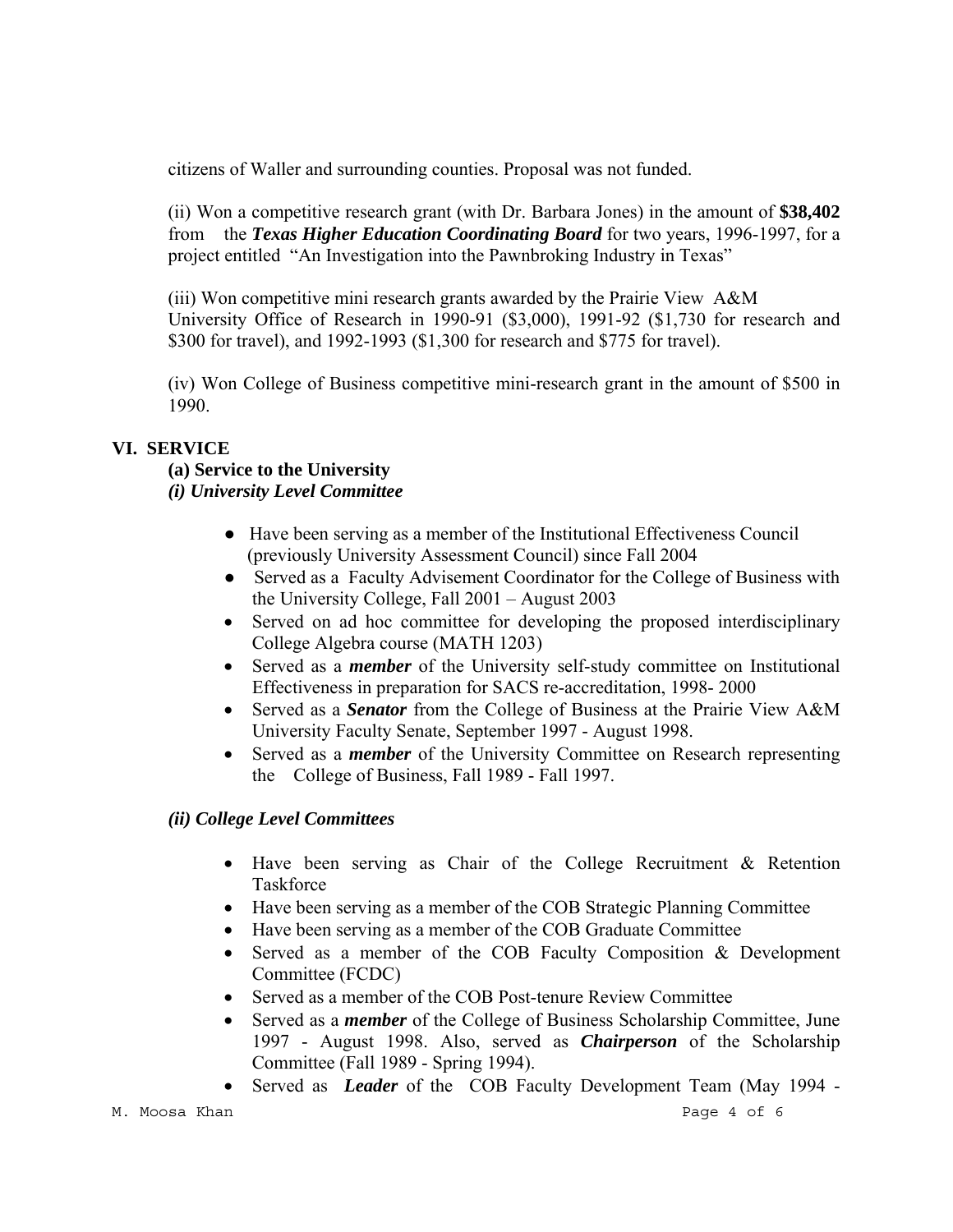August

1997).

- Served as a *member* of the COB Promotion and Tenure Committee (Fall 1989 - Summer 1991).
- Served as the *Chairperson* of the Academic Program Review Committee for Economics (Spring 1993)

#### **(b) Service to the Community and Profession**

Precinct chair, 2003- present Served as an alternate judge at the 2004 presidential election

Served as the **President** of the Southwestern Economics Association, 2000-2001

Served as the **Program Chair (President-Elect)** of the Southwestern Economics Association, 2000 annual meetings, Galveston, Texas.

Served as the **Vice-President** of the Southwestern Economics Association, 1998- 99.

Served as a **Track Chair**, Academy of International Business- Southwest annual meetings, Houston, Texas, March 10-13, 1999.

Served as a *member* of the planning committee of the Texas A&M System international community development symposium entitled "Towards Seamless Borders: Building Community Through International Trade Education Partnerships",

September 11-13, 1997, Laredo, Texas. Also served as a *moderator* at the symposium.

Served as a *Track Chair* in the Economics program of the 1994 **International Conference** of the Academy of Business Administration, London, England, June 3-8, 1994. Also, served as a *Session Chair* at the same conference.

Served as a *moderator* of a panel discussion at the annual conference of Southwestern Economics Association, 2000

Served as a *Panelist* at the annual conference of the Southwestern Economics Association, 2001 Southwestern Society of Economists, 1998

Served as a *Session Chair* at the following conferences Southwestern Economics Association, 1998-1999